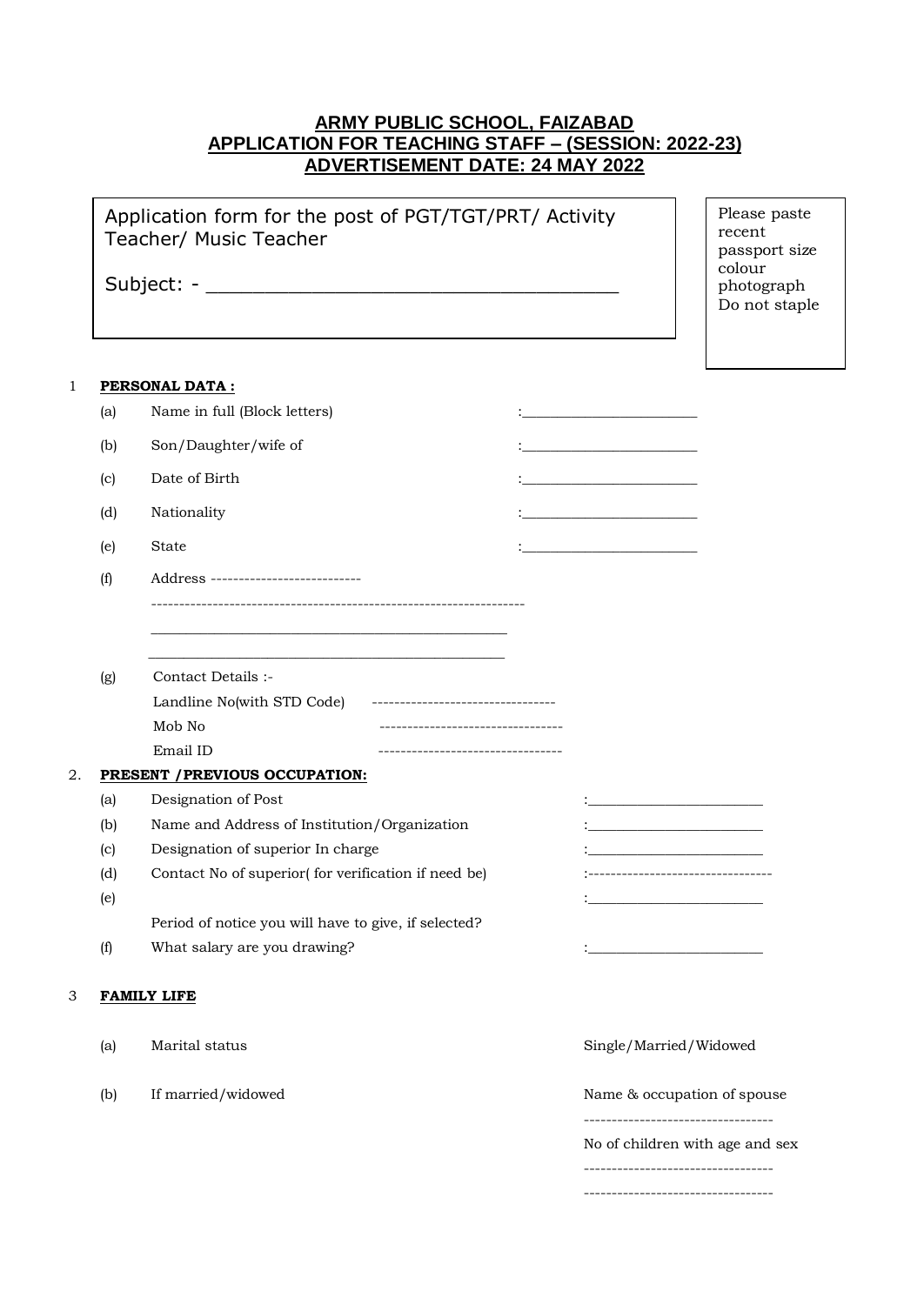### 4 **EDUCATIONAL RECORDS : School, College Or University**

Give details of all exams starting from Secondary School onwards

| <b>Examination</b> | <b>Marks</b><br><b>Obtained</b> | Percentage | <b>Division</b> | Year of $ $<br>passing | Subjects taken | <b>Name</b><br>of<br>University/<br>Board/Institute |
|--------------------|---------------------------------|------------|-----------------|------------------------|----------------|-----------------------------------------------------|
|                    |                                 |            |                 |                        |                |                                                     |
|                    |                                 |            |                 |                        |                |                                                     |
|                    |                                 |            |                 |                        |                |                                                     |
|                    |                                 |            |                 |                        |                |                                                     |
|                    |                                 |            |                 |                        |                |                                                     |
|                    |                                 |            |                 |                        |                |                                                     |

5. Have you cleared the ONLINE Screening Test conducted by AWES and have the valid Score Card

#### 6. **EXPERIENCE:**

**\_\_\_\_\_\_\_\_\_\_\_\_\_\_\_\_\_\_\_\_\_\_\_\_\_\_**

Fill the particulars in chronological order starting with your appointment (if there is not enough space attach a separate sheet).

| Experience as PGT year        |    | School/College | Subject taught | Classes | of<br>pupils<br>No | Total Exp in |
|-------------------------------|----|----------------|----------------|---------|--------------------|--------------|
| (Exact dates to be indicated) |    |                |                | taught  | taken              | Years        |
| From                          | To |                |                |         |                    |              |
|                               |    |                |                |         |                    |              |
|                               |    |                |                |         |                    |              |
| Experience as TGT year        |    |                |                |         |                    |              |
| (Exact dates to be indicated) |    |                |                |         |                    |              |
| From                          | To |                |                |         |                    |              |
|                               |    |                |                |         |                    |              |
|                               |    |                |                |         |                    |              |
| Experience as PRT year        |    |                |                |         |                    |              |
| (Exact dates to be indicated) |    |                |                |         |                    |              |
| From                          | To |                |                |         |                    |              |
|                               |    |                |                |         |                    |              |
|                               |    |                |                |         |                    |              |

Include any other post held which are relevant to the field of Education

## 7. **APTITUDE:**

(a) Subject(s) which you enjoy teaching most?

(b) Other area (Cultural activities):

8. (a) Can you take indoor/outdoor games with boys and girls?

Indoor Boys :\_\_\_\_\_\_\_\_\_\_\_\_\_\_\_\_\_\_\_ Outdoor Boys:\_\_\_\_\_\_\_\_\_\_\_\_\_\_\_

Girls :\_\_\_\_\_\_\_\_\_\_\_\_\_\_\_\_\_\_\_ Girls:\_\_\_\_\_\_\_\_\_\_\_\_\_\_\_\_

Which major games do you play? \_\_\_\_\_\_\_\_\_\_\_\_\_\_\_\_\_\_\_\_\_\_\_\_\_\_\_\_\_\_\_

#### 9. **HEALTH**:

- (a) What kind of health do you keep?...............................................
- $\overrightarrow{b}$  Do you need any medical treatment/assistance for the disease you are suffering from……………
- (c) Are you differently abled? Give details